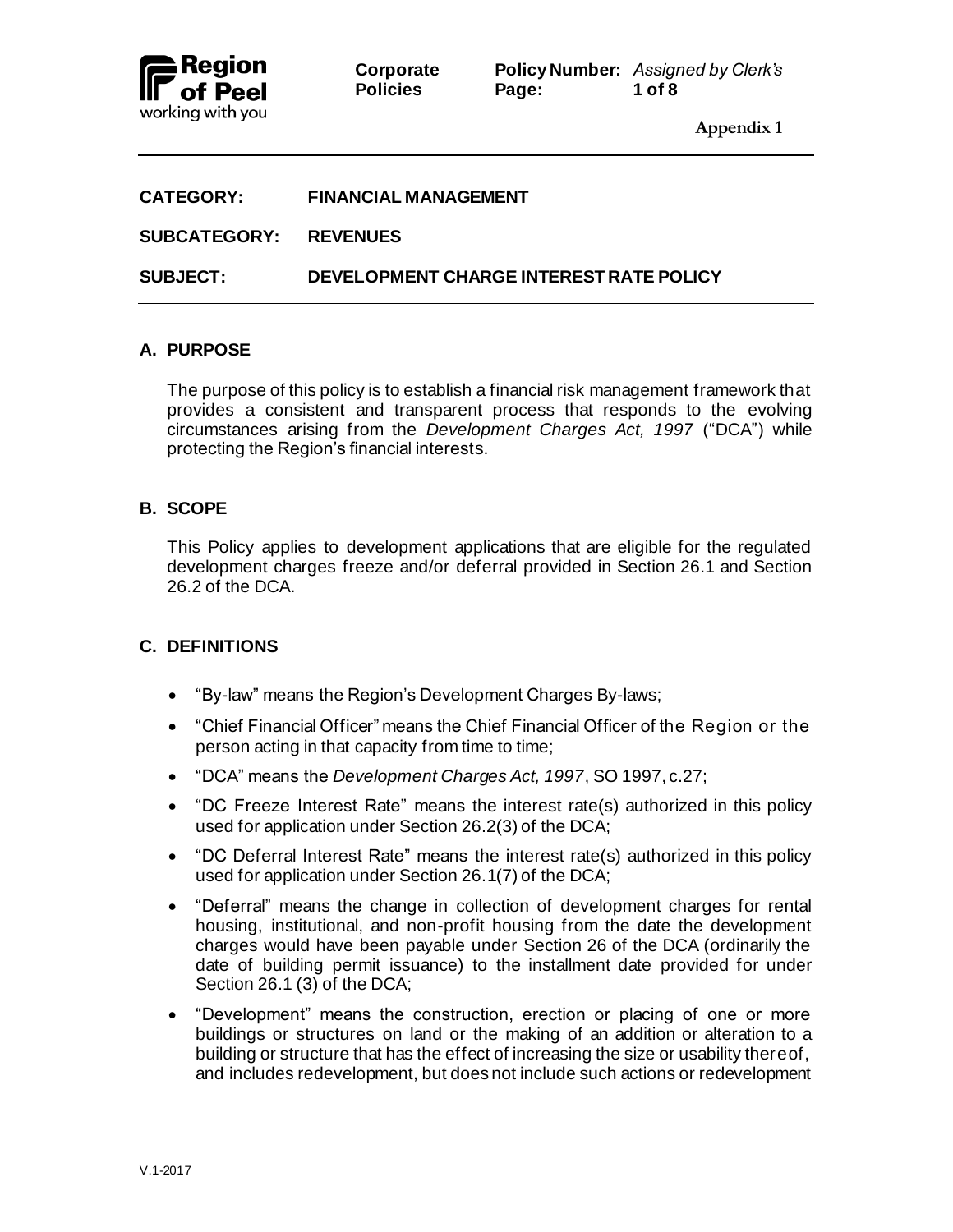

#### **CATEGORY: FINANCIAL MANAGEMENT**

#### **SUBCATEGORY: REVENUES**

#### **SUBJECT: DEVELOPMENT CHARGE INTEREST RATE POLICY**

in relation to a temporary building or structure as defined in the Region's Development Charges By-law;

- "Development Charges" means a charge imposed pursuant to by-laws enacted by Regional Council pursuant to the *Development Charges Act*, 1997, as amended;
- "Development Charges Payment Agreement" means an agreement between an applicant and the Region, that outlines the terms of the Development Charges payable on a Development;
- "Financial Security" means a form of security obtained by the applicant from a financial institution authorizing the Region to draw on the financial instrument up to a specified amount;
- "instalment" means development charges for Rental housing developments and Institutional uses to be collected in six annual payments over the course of five years or development charges for non-profit housing to be collected in 21 annual installments over 20 years pursuant to Section 26.1(3) of the DCA;
- "Institutional" means a development of a building or structure intended for use:
	- a) as a long-term care home within the meaning of subsection 2 (1) of the *Long-Term Care Homes Act, 2007*;
	- b) as a retirement home within the meaning of subsection 2 (1) of the *Retirement Homes Act, 2010*;
	- c) by any of the following post-secondary institutions for the objects of the institution:
		- i. a university in Ontario that receives direct, regular and ongoing operating funding from the Government of Ontario,
		- ii. a college or university federated or affiliated with a university described in subclause (i), or
		- iii. an Indigenous Institute prescribed for the purposes of section 6 of the *Indigenous Institutes Act, 2017*;
	- d) as a memorial home, clubhouse or athletic grounds by an Ontario branch of the Royal Canadian Legion; or
	- e) as a hospice to provide end of life care.
- "Interest Rate(s)" means the interest rate(s) authorized in this policy used for application under Section 26.1(7) and/or Section 26.2(3) of the DCA;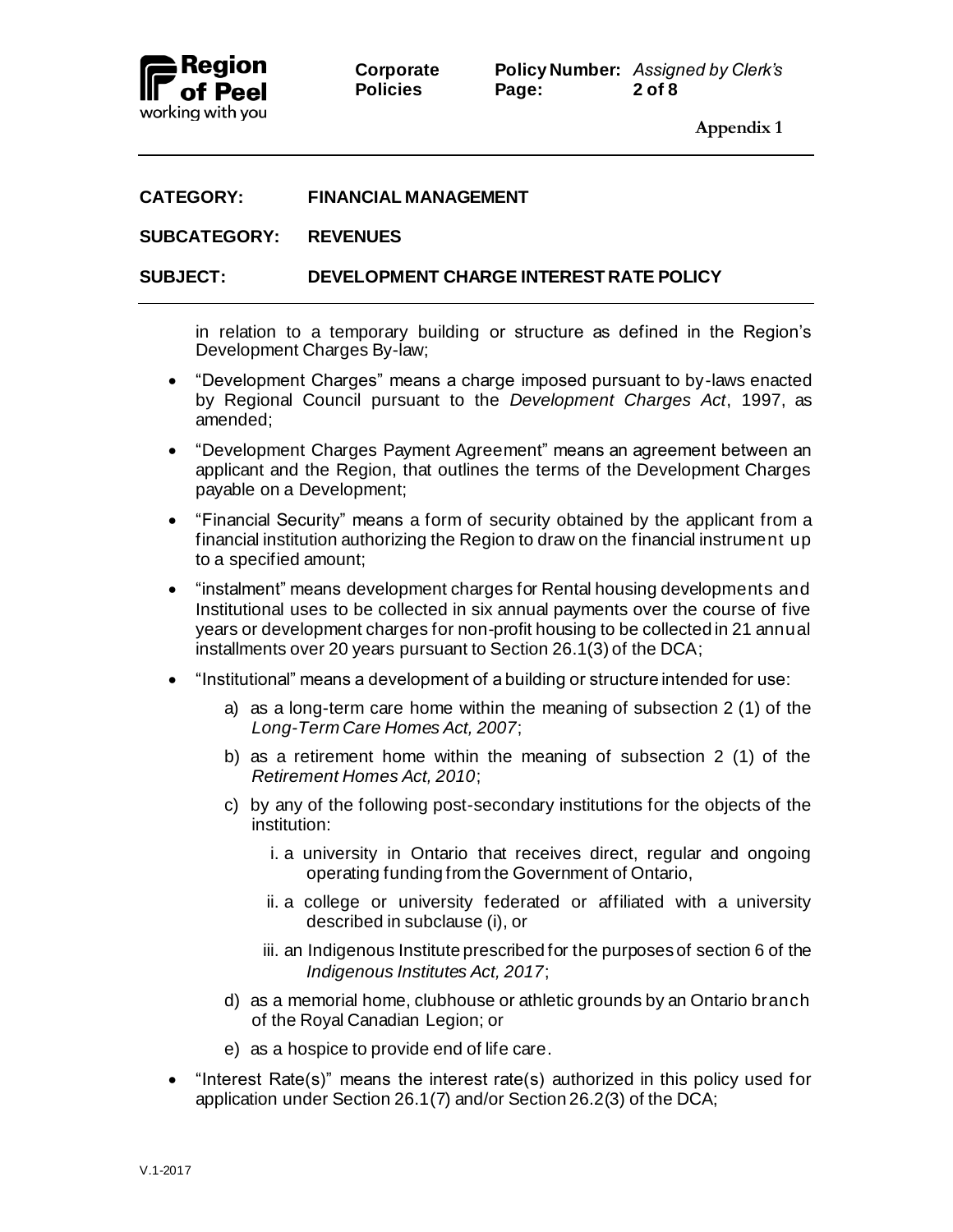

## **CATEGORY: FINANCIAL MANAGEMENT**

#### **SUBCATEGORY: REVENUES**

## **SUBJECT: DEVELOPMENT CHARGE INTEREST RATE POLICY**

- "Non-profit housing" means a development of a building or structure intended for use as residential premises by,
	- a) a corporation without share capital to which the *Corporations Act* applies, that is in good standing under that Act and whose primary object is to provide housing;
	- b) a corporation without share capital to which the *Canada Not-for-profit Corporations Act* applies, that is in good standing under that Act and whose primary object is to provide housing; or
	- c) non-profit housing co-operative that is in good standing under the *Cooperative Corporations Act*.
- "Rental housing" means a building or structure with four or more dwelling units all of which are intended for use as rented residential premises;
- "Region" means The Regional Municipality of Peel;

## **D. POLICY**

#### **1. General**

In December 2019, certain sections of Schedule 3 of Bill 108 (the *More Homes, More Choices Act, 2019* S.O. 2019 c.9) were proclaimed to come into force on January 1, 2020. These provisions amended the *Development Charges Act*, 1997.

On December 19, 2019 Ontario Regulation 454/19 was filed to amend the Ontario Regulation 82/98 under the DCA.

Section 26.2 of the DCA as amended provides that the total amount of a development charge for a development that is proceeding through a site plan control approval or a zoning by-law amendment approval is to be determined under the DC by-law on the date when the site plan application or a zoning by-law amendment application is made. If two years have elapsed since the approval of the relevant application, the amount of the development charge is to be determined at the issuance of the building permit (if the development charge has been deferred pursuant to section 26.1 of the DCA) or at the time the development charge becomes payable (if the development charge has not been deferred pursuant to section 26.1 of the DCA).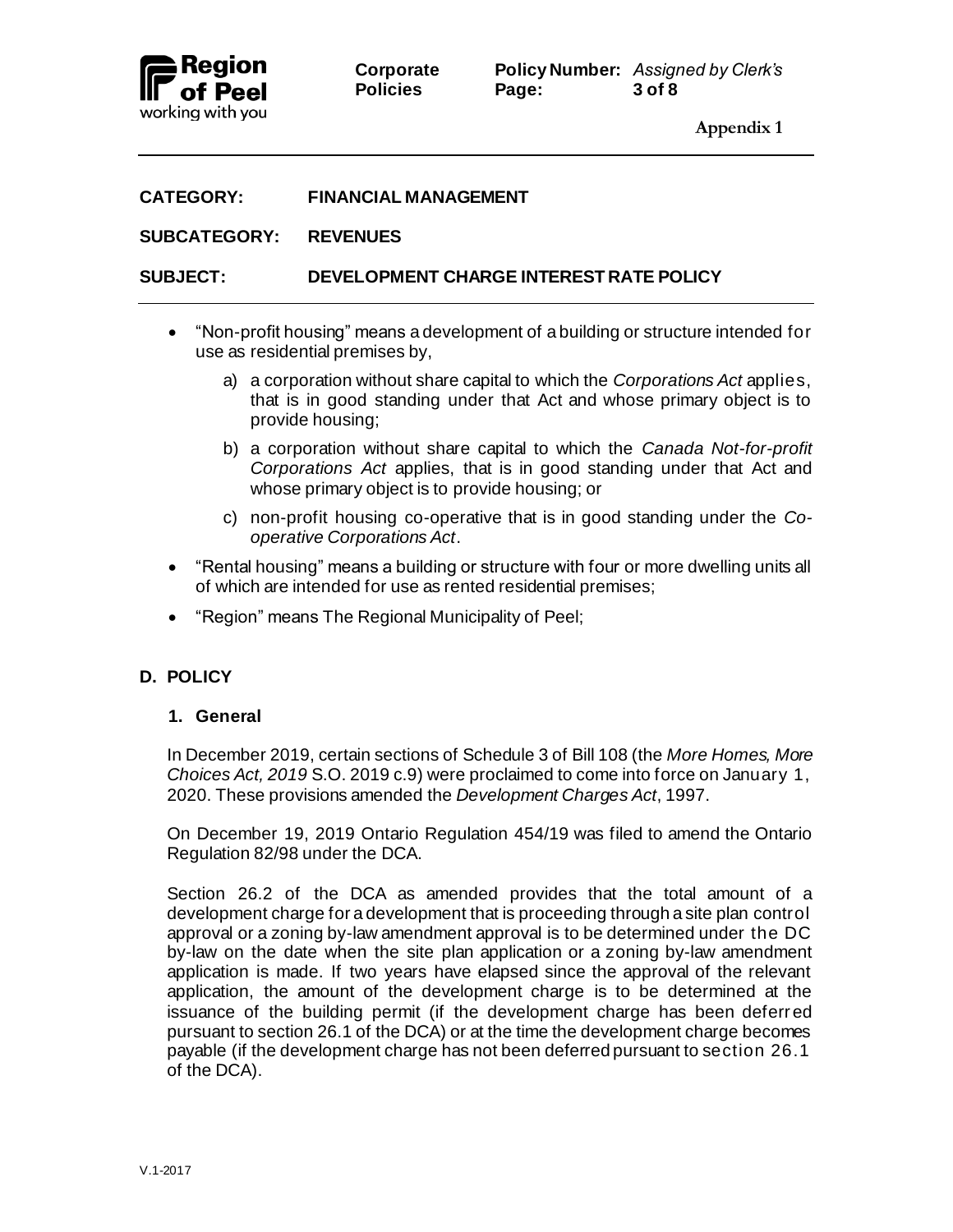

 $Corporate$ **Policies Page: 4 of 8**

|       | <b>Policy Number:</b> Assigned by Clerk's |
|-------|-------------------------------------------|
| Page: | 4 of 8                                    |

**Appendix 1**

| <b>CATEGORY:</b> | <b>FINANCIAL MANAGEMENT</b> |
|------------------|-----------------------------|
|                  |                             |

## **SUBCATEGORY: REVENUES**

## **SUBJECT: DEVELOPMENT CHARGE INTEREST RATE POLICY**

Section 26.2(3) of the DCA provides that where pursuant to section 26.2(1)(a) or (b) the determination of a development charge is to be made at the time of a site plan application or at the time of a zoning by-law amendment application the municipality may charge interest on the development charge amount at a rate not exceedin g the prescribed maximum interest rate from the date of development application to the date the development charge is payable.

Section 26.1 of the DCA provides for the deferral of development charges for Rental housing development that is not non-profit housing development, Institutional development and Non-profit housing development. The annual equal instalment payments on those development types will start on the earlier of the date of the issuance of a permit under the *Building Code Act* authorizing occupation of the building and the date the building is first occupied. For the non-profit housing development type, the development charges shall be paid in 21 instalments; and f or the other two development types the DCA provides for 6 instalments to be paid.

Section 26.1(7) of the DCA provides that interest may be charged on each instalment from the building permit issuance date to the date the instalment is paid, at a rate not exceeding the prescribed maximum interest rate.

If any development charges or interest charges or any part of thereof remains unpaid after it becomes payable, the amount unpaid shall be added to the tax roll and shall be collected in the same manner as taxes.

## **2. Interest Rates to be Applied**

DC Freeze Interest Rate

- a) As permitted under Section 26.2(3) of the DCA, a DC Freeze Interest Rated of 5.5 percent per annum, as amended from time to time per Schedule A, will be payable on the amount of development charges determined at the time of site plan application or zoning by-law amendment application from the date of such application to the date the development charge is payable.
- b) Should a development (to which section 26.2(3) of the DCA applies so as to cause the amount of the development charge to be determined at the time of application for site plan approval or zoning by-law amendment) be issued a building permit for development by a local municipality prior to August 1, 2020, an interest rate of zero percent (0%) per annum will be applied.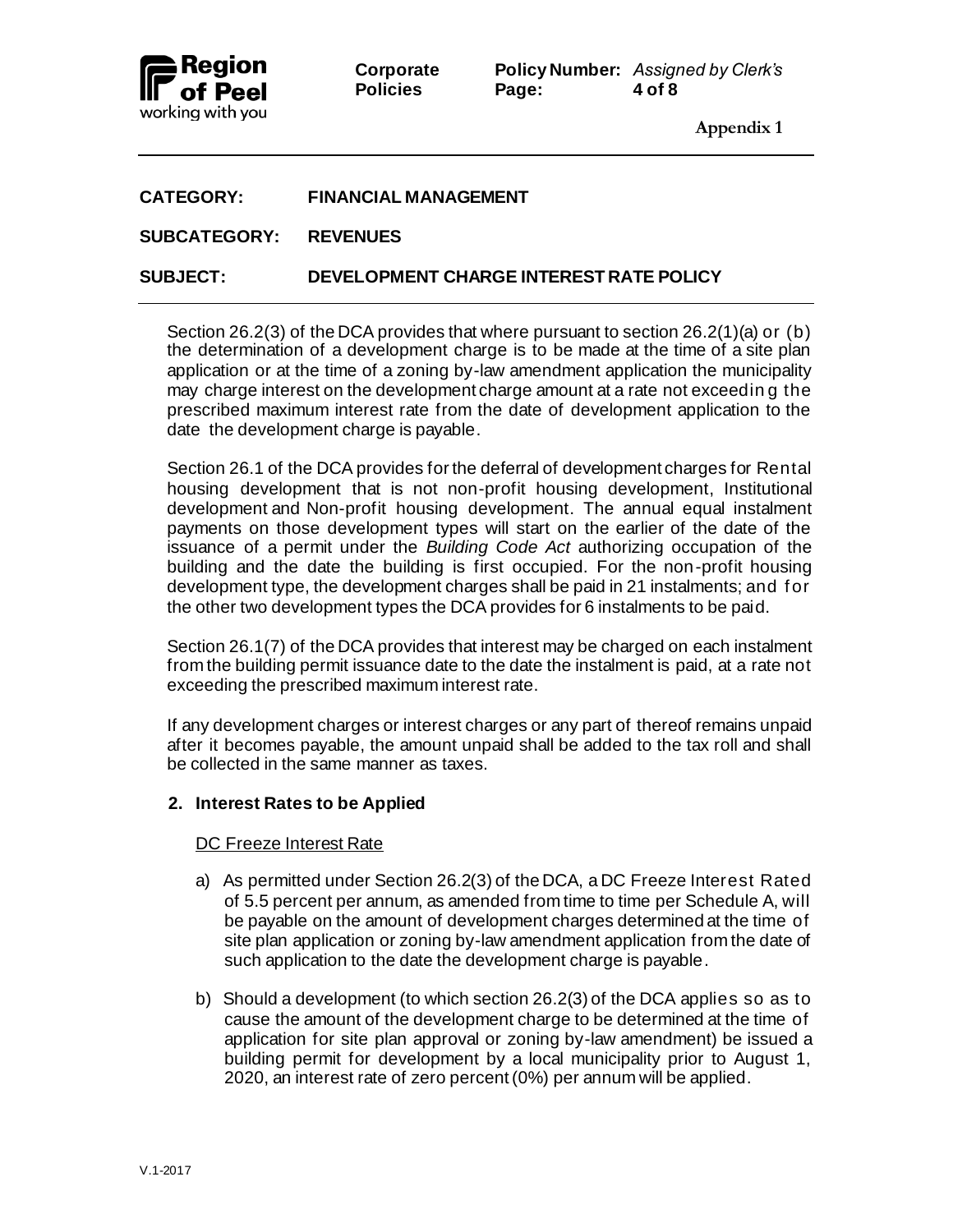

 $Corporate$ **Policies Page: 5 of 8**

|       | <b>Policy Number:</b> Assigned by Clerk's |
|-------|-------------------------------------------|
| Page: | 5 of 8                                    |

**Appendix 1**

| <b>CATEGORY:</b>             | <b>FINANCIAL MANAGEMENT</b>             |
|------------------------------|-----------------------------------------|
| <b>SUBCATEGORY: REVENUES</b> |                                         |
| <b>SUBJECT:</b>              | DEVELOPMENT CHARGE INTEREST RATE POLICY |

#### DC Deferral Interest Rate

As permitted under Section 26.1(7) of the DCA, a DC Deferral Interest Rate of zero percent per annum, as amended from time to time per Schedule A, will be applied from the date the development charges would have been payable under Section 26 of the DCA (ordinarily the date of building permit issuance) to the date each instalment is paid. The applicant shall enter into a Development Charges Payment Agreement with the Region prior to the issuance of the building permit, in a form satisfactory to the Regional Solicitor and with contents satisfactory to the Commissioner of Finance and Chief Financial Officer.

## **3. Calculation of the Interest Charges and the Timing of Payment**

- 1) The development charge interest with respect to a development that is eligible pursuant to section 26.2(1)(a) or (b) of the DCA to have development charges determined at the time of an application for site plan approval or at the time of an application for a zoning by-law amendment or pursuant to Section 26.1(2) of the DCA to have development charges payable by annual installments shall be calculated as follows:
	- a. With respect to a development that does not consist of a type of development set out in Section 26.1(2), the interest will be accrued from the date of the site plan or rezoning application to the date when the full amount of the development charge is paid on the full amount of the development charges payable at a rate equal to the Region's DC Freeze Interest Rate in effect from time to time. The total interest is payable at the time when the development charge is payable.
	- b. With respect to a development that consists of a type of development set out in Section 26.1(2), the total interest payable is:
		- i. The interest accrued from the date of the site plan or rezoning application to the date when the building permit is issued on the full amount of the development charges payable at a rate equal to the Region's DC Freeze Interest Rate in effect from time to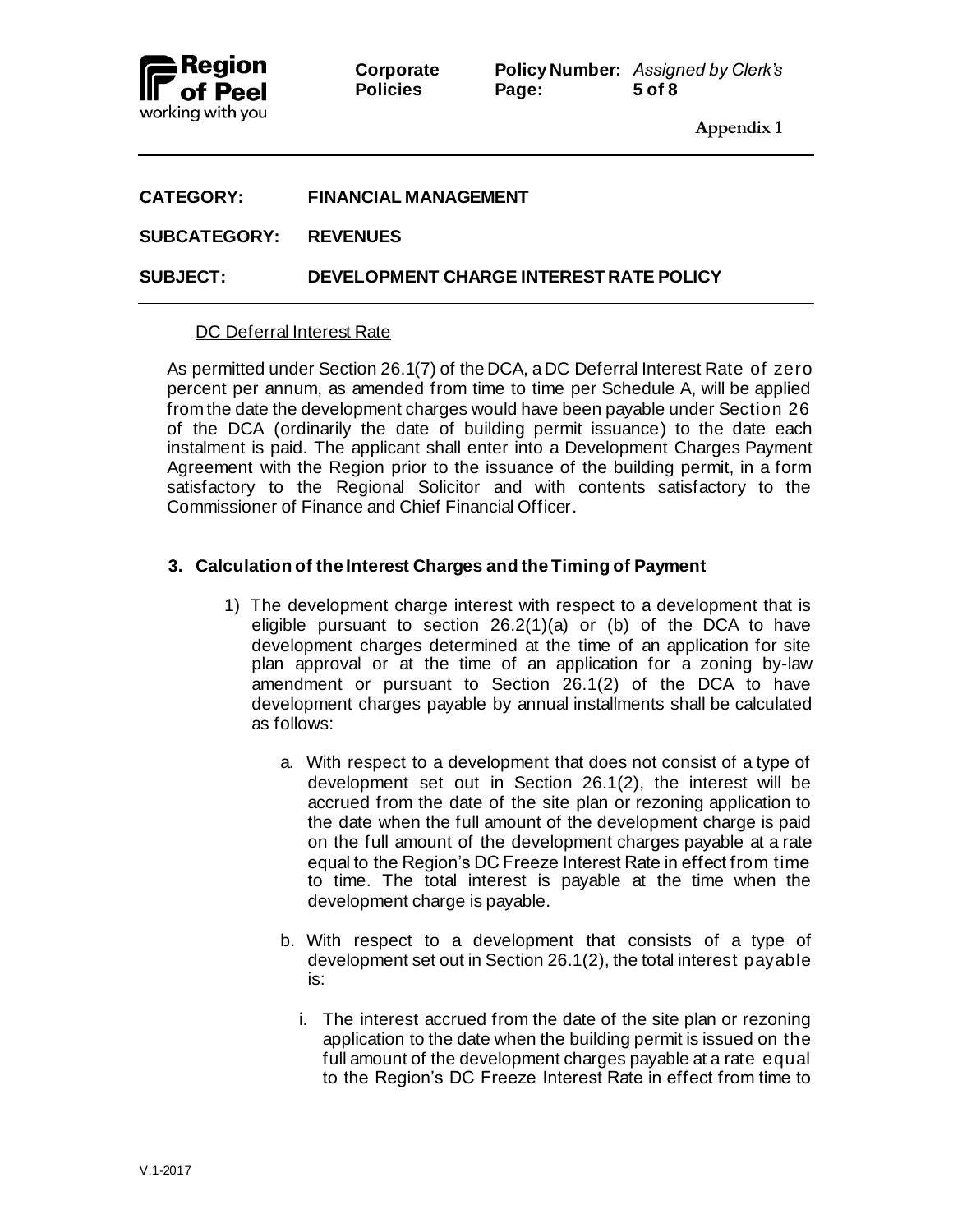

#### **SUBCATEGORY: REVENUES**

**SUBJECT: DEVELOPMENT CHARGE INTEREST RATE POLICY**

time; the interest is payable at the time when the first instalment of the development charge is payable; and

- ii. the interest accrued from the date when the building permit is issued to the date when the full amount of the development charge is paid, which interest will be charged on the balance of the development charges that remains unpaid at a rate equal to the Region's DC Deferral Interest Rate in effect from time to time. The interest accrued is payable when each instalment is payable.
- 2) The interest will be compounded on any unpaid amount of interests when it becomes due. If any arrears of interest and compound interest on such arrears are not paid in full when the payment is due, such arrears and compound interest will be added to the principle amount on such date and interest at the interest rate will be charged on such increased principal amount.

#### **4. Other Matters**

- 1) If a development application is eligible for the regulated development charges deferral provided for by Section 26.1 of the DCA,
	- a. Should the applicant choose to pay the full amount of the development charges payable at the time when the building permit is issued, a Development Charges Pre-payment Agreement, in lieu of a Development Charges Payment Agreement, may be entered between the applicant and the Region.
	- b. Payment of development charges at a date earlier than would be permitted pursuant to Section 26.1 may be accepted, with accrued interest where payment is made after a building permit is issued.
- 2) The Chief Financial Officer is authorized to execute Development Charges Payment Agreements, Section 27 agreements for payment before or after payments would otherwise be made and any other agreements and to require any security which he or she deems necessary to the proper implementation or administration of this policy, in a legal form satisfactory to the Regional Solicitor and upon business terms satisfactory to the Chief Financial Office.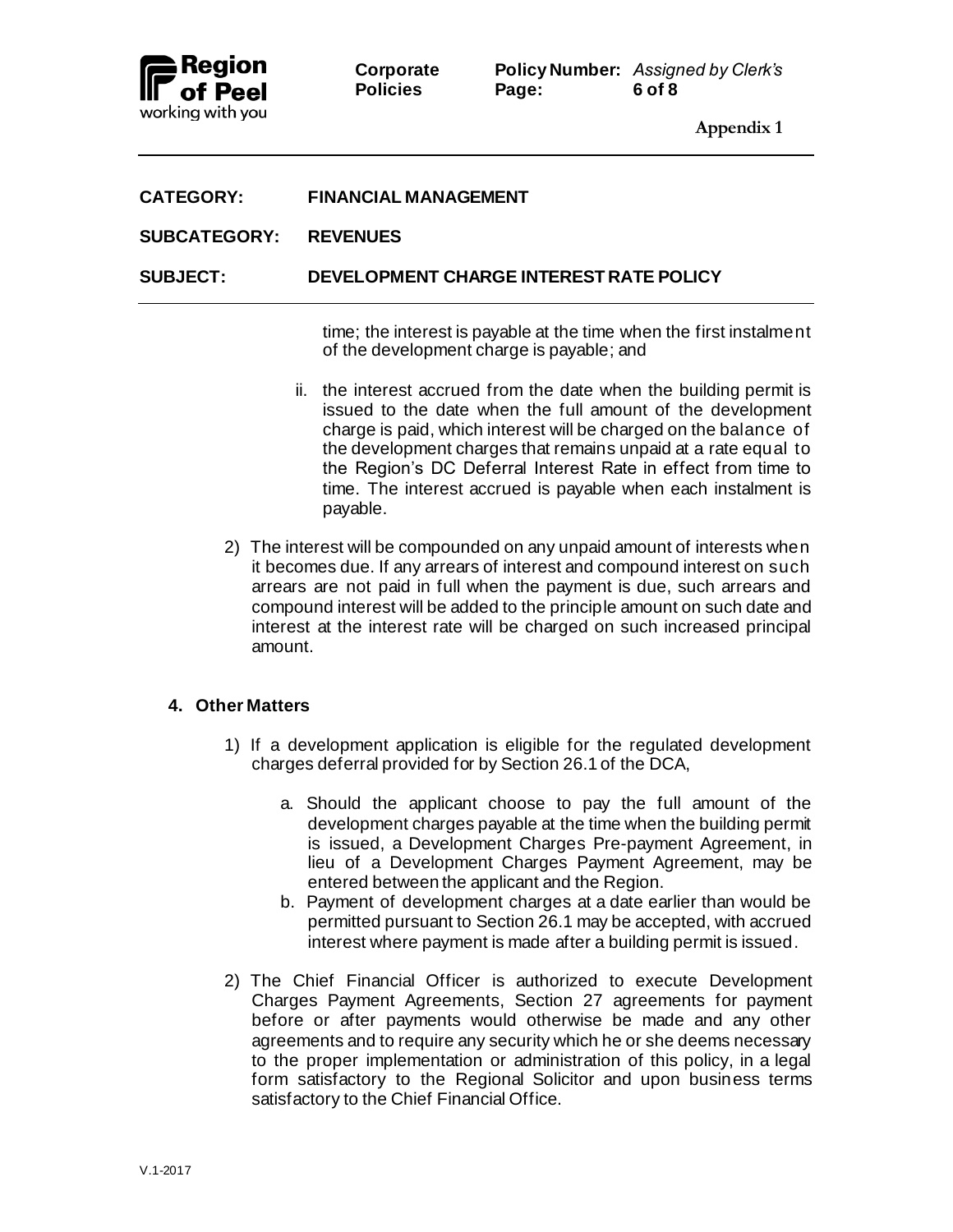

| <b>CATEGORY:</b>      | <b>FINANCIAL MANAGEMENT</b>             |
|-----------------------|-----------------------------------------|
| SUBCATEGORY: REVENUES |                                         |
| <b>SUBJECT:</b>       | DEVELOPMENT CHARGE INTEREST RATE POLICY |

3) Without limiting the authority of the Chief Financial Officer to delegate authority generally, the Chief Financial Officer may delegate authority to both the Regional Treasurer and the Director of Treasury Services or either of them, for the purposes of the implementation or administration of this policy.

#### **5. Schedules**

The following schedule to this policy forms an integral part of this policy:

Schedule A – Development Charge Interest Rates

#### **6. Effective Date**

This policy shall come into force on January 1, 2020.

## **E. RESPONSIBILITIES**

1. Finance Department, Financial Policy and Development Financing shall review, and if necessary, update this policy on annual basis or in conjunction with the Region's Development Charges By-law review.

## **F. REFERENCES**

- 1. [Development Charges Act, 1997](https://www.ontario.ca/laws/statute/97d27)
- 2. [Ontario Regulation 454/19](https://www.ontario.ca/laws/regulation/r19454?search=454%2F19)
- 3. [Ontario Regulation 82/98](https://www.ontario.ca/laws/regulation/980082)
- 4. The [Regional Municipality of Peel Development Charges By-law No. 46-2015](https://www.peelregion.ca/finance/_media/By-law-46-2015.pdf)
- 5. The [Region of Peel DC Interest Rate By-law 21-2020](https://www.peelregion.ca/council/bylaws/2020s/2020/bl-21-2020.pdf)

| <b>APPROVAL SOURCE:</b>  | Provided by issuer &/or Clerk's, Legislative Services |
|--------------------------|-------------------------------------------------------|
| <b>ORIGINAL DATE:</b>    | Provided by original issuer                           |
| <b>LAST REVIEW DATE:</b> | Provided by issuer                                    |
| <b>LAST UPDATE:</b>      | Provided by issuer                                    |
| <b>EFFECTIVE DATE:</b>   | Provided by issuer                                    |
| <b>RESPONSIBILITY:</b>   | Finance Department, Financial Policy and Development  |
|                          | Financing                                             |